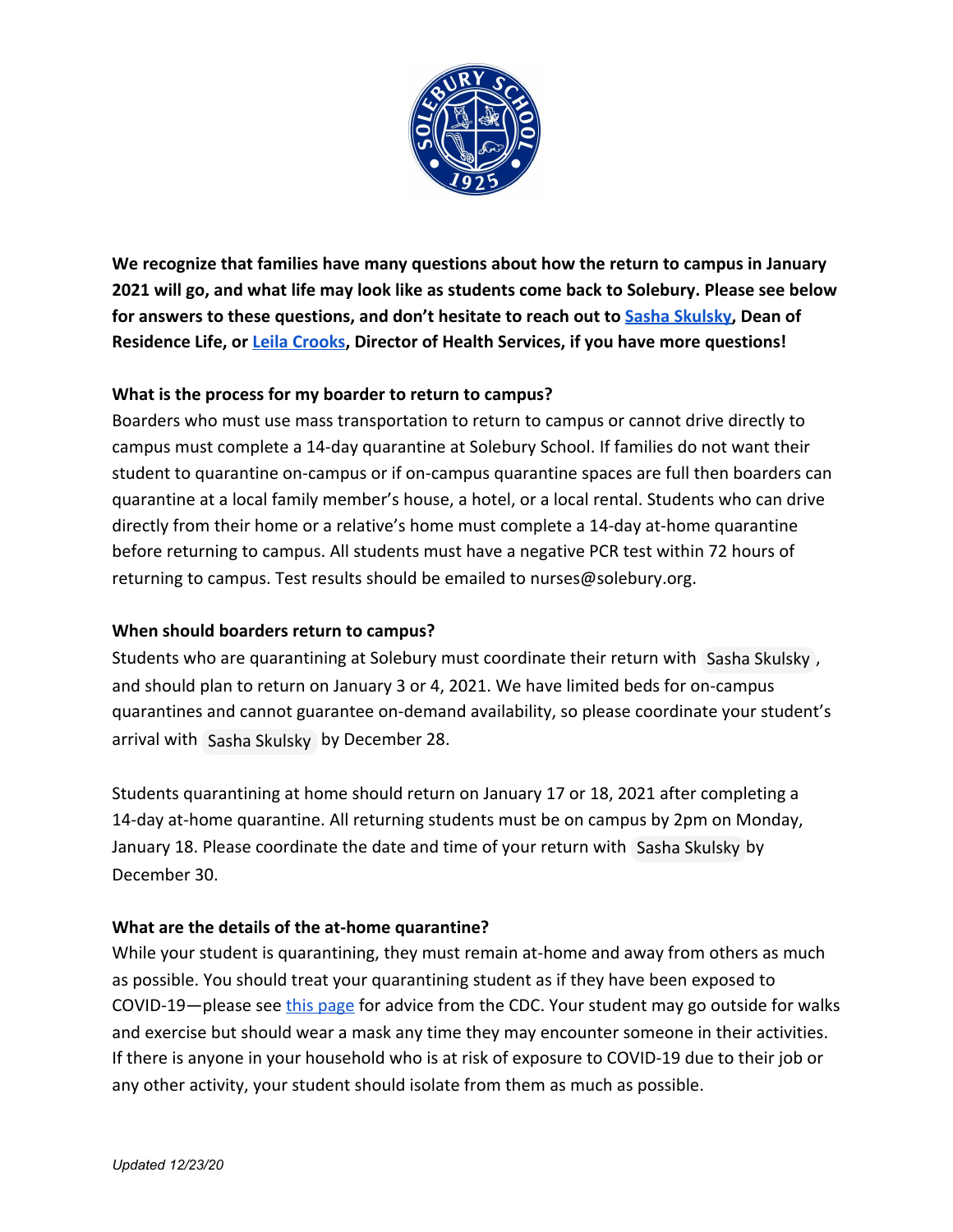During the at-home quarantine please monitor your student's health and temperature daily. Your student will complete daily wellness checks and submit their results using the REACH app.

### **What if a boarder does not want to return to the dorm for the time being?**

We hope all boarding students return to campus for an enriching and active winter trimester. If your boarder wishes to remain at home or if you would like to schedule an individual meeting, please contact Sasha Skulsky by December 30.

#### **I am a parent or guardian dropping off my boarder, can I enter the dorm or other buildings?**

Parents and guardians are not permitted to enter the dorms at this time. This is for the safety of the other boarding students and due to the PA restrictions regarding travel. Bathrooms are available in the Quiet Lounge and accessible via the main entrance of the Barn Theater.

#### **How will testing be utilized for students on campus?**

All boarders returning to campus will be tested on January 17 or 18. Throughout the winter trimester, we will complete surveillance testing each week.

We will be using GENETWORx to process PCR diagnostic nasal swab tests. 25% of the on-campus community will be tested weekly. If a student tests positive, they will be placed in an isolation unit for monitoring until they can go home, or remain there until released from isolation by the Bucks County Department of Health.

# **What will boarding life be like for the first several days on campus?**

Boarders will mainly be in their rooms until the results of the testing completed on January 17 and 18 are received. After that, students will attend their classes remotely in the Abbe classrooms. Boarders will remain in their rooms for study hall. The Solebury Study Lounge, a virtual study hall, will be available Monday-Thursday evening. The activities will be remote for the first few days on campus, and eventually transition to in-person activities. Students will eat their meals together in the dining hall.

#### **What will change after boarding students have two negative PCR tests?**

In-person activities will include opportunities to work out in the gym and utilize the resources on campus. Students will engage nightly with their dorm parents, many of whom are also their teachers. For several students, study hall will take place outside of the dorm with an on-campus faculty member. The great conversations and connections that happen in boarding school will still be there! Weekend activities will have more of an in-person focus so the engaging and creative on-campus activities will continue. Virtual activities including the whole school community will be offered as well.